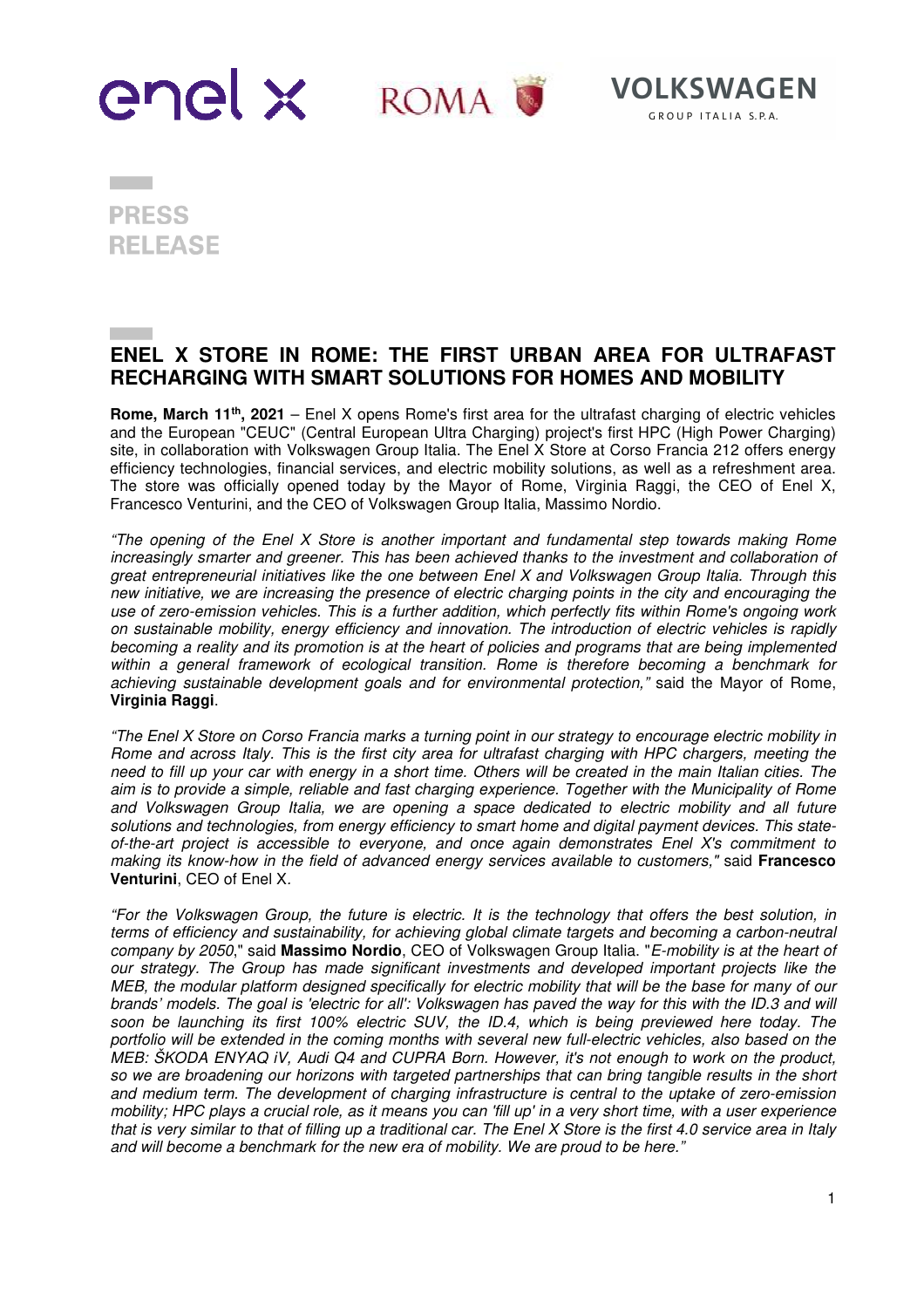

The Enel X Store on Corso Francia is the first urban ultrafast area with four HPC stations, enabling four vehicles to be charged at the same time. These are the CEUC project's first four ultrafast stations in Italy, co-financed by the European Commission under the Connecting Europe Facility Transport 2017 call. Each charging point has an output of up to 350 kW and enables electric cars that are compatible with high-power charging to fully recharge in about 20 minutes. In addition to the ultrafast chargers, there is also a JuicePole, the 22 kW + 22 kW public charging station, and a JuiceMedia, the integrated digital screen with two charging stations, reserved for the test drives of the brands of Volkswagen Group Italia. Different solutions for a complete, convenient and fast charging experience that gives the opportunity to have a coffee in the store's bar area while waiting, and to find out about and try Enel X's sustainable technologies and products for the home and electric mobility.

These include Homix, the smart home solution with Alexa built-in, which allows users to control temperature, security, lighting and other devices in the home ecosystem easily, even using voice control and remotely; Enel X Sun Plug&Play, the innovative balcony-mounted photovoltaic system that is easy to install without the need for structural work, enabling users to contribute to their home's energy needs with energy produced by the sun even when in the city, to power household appliances and other equipment, reducing energy costs by up to 20%; and JuiceBox, the domestic recharging station designed to ensure intelligent, safe and flexible recharging.

The Enel X Store in Corso Francia also offers energy efficiency products, such as heating and air conditioning systems; and Enel Energia's solutions for managing electricity consumption. In addition, there are specific solutions such as JuiceAbility, which allows people to use the public infrastructure to recharge electric wheelchairs.

The Store also offers the opportunity to make bill payments, top-ups (soon to be available on the JuicePass app for filling up electric cars), shipments and information on activating Enel X Pay, the App and online account with a Mastercard and an Italian IBAN that enables all types of transactions to be carried out simply and intuitively: from the payment of utility bills, taxes and charges from public administrations participating in the pagoPA circuit, to SEPA transfers, peer-to-peer money exchanges and donations for charitable initiatives to voluntary sector associations. Enel X Pay also lets users open an account with a linked card for children aged between 11 and 17 and join the State Cashback Program without a SPID or App Io.

The store will host the 100% electric models from the Volkswagen Group Italia brands (Volkswagen, Audi, SEAT, CUPRA, ŠKODA and Volkswagen Commercial Vehicles) in rotation, starting with Volkswagen ID.3, the car that marks the beginning of a new era of mobility. Specific activities are planned for both customers who have already chosen a Volkswagen Group car, and for those interested in discovering zero-emission mobility, with dedicated workshops, consultations and the possibility of test drives.

**Enel X** is Enel Group's global business line offering services that accelerate innovation and drive the energy transition. A global leader in the advanced energy solution sector, Enel X manages services such as demand response for around 6 GW of total capacity at global level and 124 MW of storage capacity installed worldwide, as well as around 175,000 public and private electric vehicle charging points made available around the globe. Through its advanced solutions, including energy management, financial services and electric mobility, Enel X provides each partner with an intuitive, personalized ecosystem of tech platforms and consulting services, focusing on sustainability and circular economy principles in order to provide people, communities, institutions and companies with an alternative model that respects the environment and integrates technological innovation into daily life. Each solution has the power to turn decarbonization, electrification and digitalization goals into sustainable actions for everyone, in order to build a more sustainable and efficient world together.